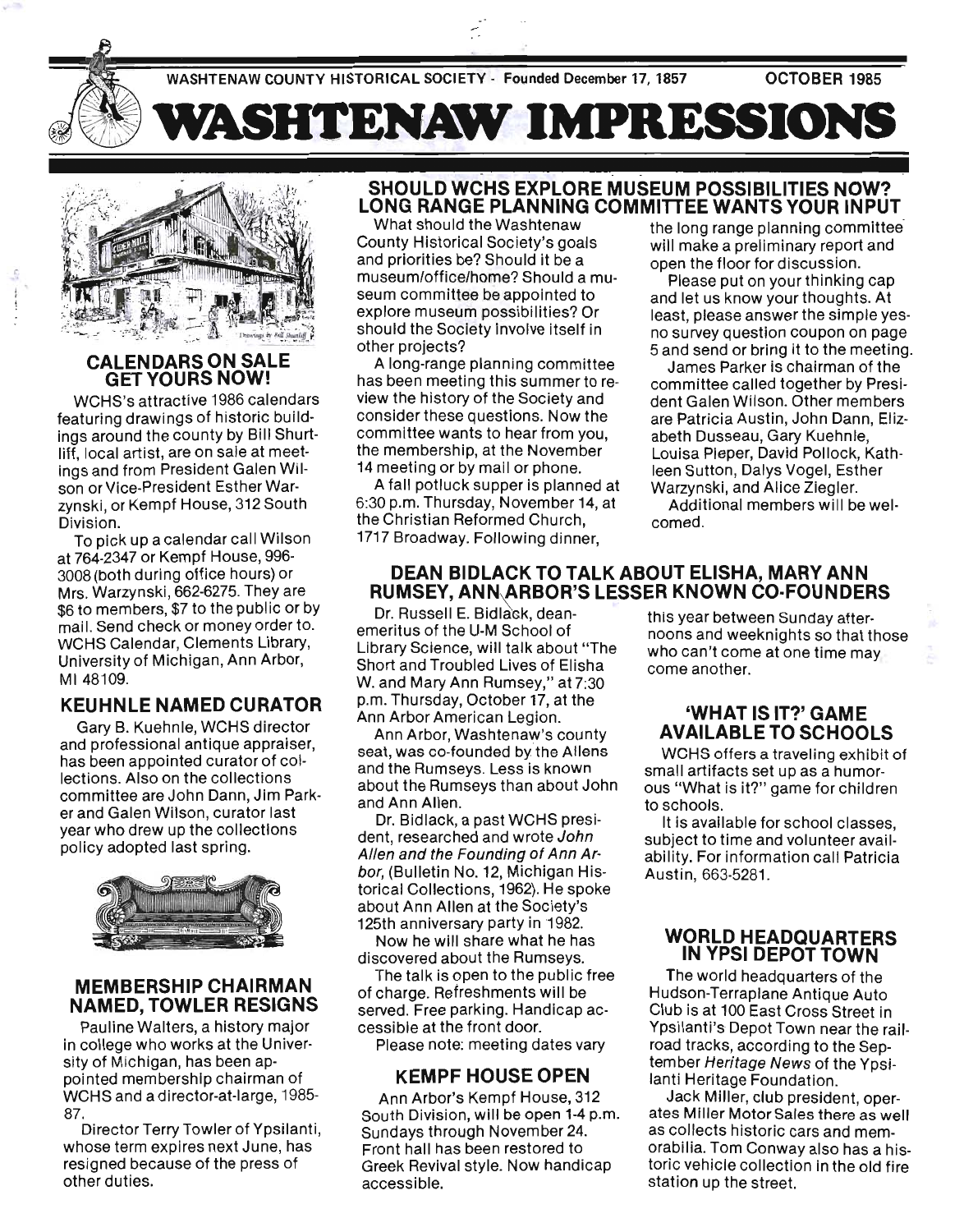# **HISTORICAL SOCIETY OF MICHIGAN AT HOME IN ANN ARBOR**

When Cornelius L. Tuomy bought his 200-acre farm on the north Ypsilanti road in the 1870's it was well outside Ann Arbor and the only house on it was a small Greek Revival structure.

Today, the city sprawls far beyond it toward Ypsilanti, the farm is all built up to houses and other buildings, but the little house still stands although you might not recognize it.

It is incorporated into the large Italianate frame house at 2117 Washtenaw not far from the intersection with Stadium Boulevard. Now known as Tuomy House, it is headquarters of the Historical Society of Michigan.

WCHS members and guests gathered on the shady lawn on a hot, humid September Sunday for a welcoming talk by Tom Jones, HSM executive director, before touring the house that still contains many Tuomy family antique furnishings.

Cornelius L. Tuomy married Julia Ann Kearney (pronounced Carney) of Northfield township and they raised three children there-Cornelius William (commonly called Bill), Catherine and Thomas.

Bill and his sister lived in the house their entire lives. They together ran a real estate company called Tuomy & Tuomy mainly to develop their own land. Tuomy Road and Kearney Street commemorate the family.

The large structure with ornamental Italianate brackets under the roof was attached in front of the small, older house sometime in the 1880's.

Architect Dave Evans who helped . HSM prepare its master plan estimated the small, older house was probably built about 1850, based on the timbering in the basement.

The 1874 Washtenaw County atlas lists Fred A. Spalding asowner of the property in Section 34 of Ann Arbor township. The elder Tuomy bought it soon after.

The present HSM reception area in the older part is entered from the north side. The original entrance was on the opposite side with a porch which was enclosed to expand the inside. The original entrance door on the south side with side light windows, all painted over, is visible inside.



**TUOMY HOUSE, CA. 1880** 

In 1930, the younger Tuomys built property—the house with its conthe picturesque fieldstone Tuomy tents and two acres surrounding it. Hills gas station down the road at The regents agreed. the junction of Washtenaw and the HSM developed a master rehabil-

building just this side of the gas sta- ing bills were in the \$700 a month tion, now painted brown, was their range. office, Jones said. Bill also served The front porch has been rebuilt, as Washtenaw County Drain Com- the back porch railings reconstructmissioner in the 1930's. ed and the exterior painted.

Catherine Tuomy died in the early Pointing to a perceptible sag on 1960's and Bill in 1966. He left dispo- the north side of the house, Jones sition of the house in the hands of said they thought they had serious his executor and good friend, Rostoundation problems. coe Bonisteel, an attorney and Uni- It turned out to be only in the versity of Michigan regent. **floor.** In the 1880's when they built

the Historical Society of Michigan. to the most rudimentary construc-He knew the society was looking for tion principles, they installed two appropriate statewide headquarters, chimneys in the walls with no founnot necessarily in Lansing, so he of- dations. They sit directly on the ferred HSM the opportunity to move floor. The floor is sagging under the to Ann Arbor. 2,000-3,000 pounds weight.

He worked out an arrangement HSM learned this by going property in 1968. HSM moved in in space under the front part of the January 1969. Soon after the Michi- house. They will have to build new gan Academy of Science, Arts and foundations under the chimneys to Letters, also a non-profit, member-<br>relieve the weight on the floors. ship-supported organization, ap- Much to their relief, the house itself proached HSM and have since been has good footings at least six feet co-tenants. deep.

pointed director in March 1980, the have attractive mantel pieces over U-M indicated it wanted to divest it- fireplaces served by those chimself of the property. Its budget for neys. maintenance was being cut back se-<br>While the house was being insuverely. With 200-plus other build- lated, siding was torn off and they ings to care for, this was low priority. found where doors and windows

ership and proposed to the regents modelings. They also found in April 1982 that they donate the raccoons.

"cutoff" (Stadium Boulevard). itation plan and is in process of im-A lot of people don't realize that plementing it. The first step was to the rather plain, non-descript little insulate the house. Some HSM heat-

Bonisteel was also a director of the front part of the house, contrary

whereby Tuomy House became U-M . through the basement into the crawl

Around the time Jones was ap- Inside, the two front parlors each

HSM decided to take over own- had been covered over in earlier re-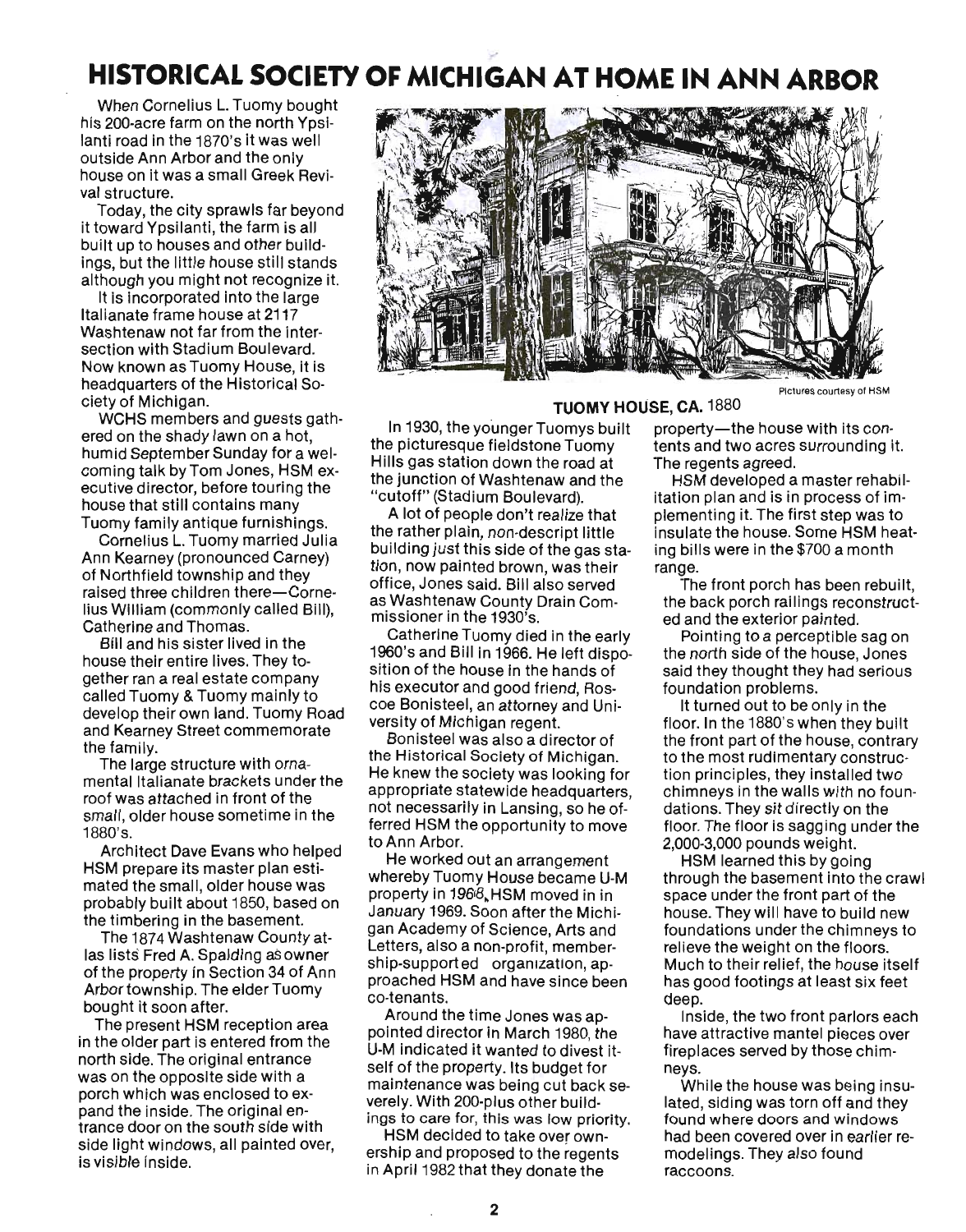When the house was left over the weekend with some siding off, mother raccoon decided to move her babies into the walls, nice and snug.

When the insulators came back Monday to blow in the rest of the insulation, mother raccoon was out somewhere and the babies were forced into an area above the porch.

. The insulators sealed up the siding and went on their way. Suddenly, we heard this racket and here were the babies, having dug through one of the pieces of wood in the ceiling of the porch, yelping for mother who was upon the roof tearing apart shingles trying to get at her babies.

"We were literally trapped in the house because mother raccoon was scrambling up and down the porch pillars and actually leaned up into this doorway, yelling at us. It was an incredible Sight."

#### CITY LIMITS, TRAFFIC DO NOT DETER WILDLIFE (THE FOUR-FOOTED KIND)

Not all the wild life in Ann Arbor emanates from campus. When the Historical Society of Michigan had the Tuomy House insulated, they dislodged a family of raccoons that had been living under the house.

They also have a family of woodchucks and a few 'possums. "I have become very adept at capturing the little critters, live of course, then letting them go in the field in outregions of the city," Tom Jones, HSM executive director, said.

"The 'possums are easy to capture. They're kind of dumb. They walk into a trap. I've carried off four or five.

"We are trying to get rid of the woodchucks. They are a little wily and hard to capture."

'(For more details of the raccoon crisis, see main article).

At one point, when mother rac coon was up on the chimney watching, Jones grabbed a big shovel, ripped off a board to open the way and he and the staff left the house.

The babies climbed out and they have not been seen since. "Some day, if we seal the openings in the foundation, we'll get rid of the little critters, but that takes money and we have some higher priorities."

HSM plans to maintain its statewide headquarters here and restore



#### Piano in north parlor at Tuomy House. Portrait believed to be young Bill or Thomas Tuomy\_

the house. Although they do not plan to make it a house museum they plan to keep the furnishings intact and hope to restore some that need work.

They also plan to create a tenant space in the back of the house where the tenants can have their own separate entrance. The tenants now occupy the second floor.

HSM also plans to maintain the two acre grounds as "our little green oasis amidst the hustle and bustle of Washtenaw Avenue."

"People who know more about trees than I tell me that there are about 19 different types on the site."

Before winter, HSM plans to have extensive work done on the treespruning, spraying and injection to maintain them as well as removal of dead trees.

HSM is a non-profit organization supported entirely by the membership. Jones appealed for volunteers to help make the grounds more attractive and others to better inventory and evaluate the antiques in the house.

Inside the house; Jones pointed out the receptionist's desk sits on what was once a porch. The ceilings are much higher in the front part of the house and woodwork somewhat more elaborate.

The front part has two front parlors on the main floor and a double door entrance-way flanked by windows with red, yellow and clear glass. The master plan calls for that to become the main entrance to HSM offices instead of the side entrance, typical of farm houses.

Upstairs there are four bedrooms and sitting room in the front part plus a larQer bedroom with plank

floor above the older part.

HSM "has tried to be as polite to the historical furniture as it can." Jones said. "The matched set df rococo Victorian furniture in the north parlor is probably the prize of the collection," he noted. They are not used, only displayed.

Other furniture includes dressers wash stands, marble top tables, a swinging cradle, a piano, and a hall piece with mirror and marble top shelf and drawer called "rennaisance revival" style by Gary Kuehnle an antique appraiser who is WCHS's new collections chairman.

About the time Jones was appOinted director, a barn at the back of the parking lot was torn down because U-M thought it was a safety hazard.

#### FIRST U·M GAME ON TV GETS ASSIST BY TUOMY

The Tuomy property played an important role in televising the first football game ever televised from University of Michigan Stadium Jones found. '

In September 1947, then WWJ-TV owned by The Detroit News was to broadcast the game. This hill the house sits on is one of the highest in Ann Arbor and it blocked the signal from the stadium to the Penobscot Building in downtown Detroit where the broadcast studios were.

The station asked permission of Mr. Tuomy to erect a cone on top of a windmill which stood just behind the house. The signal from the stadium was bounced off that cone and transmitted to Detroit.

During the 1947 season the cone was on the windmill and technical equipment in the barn. As near as they can find, that was the only season that technique was used. By the following year, telecommunications apparently had improved.

By the way, Jones noted, " U-M beat Michigan State 55-0 in that first televised U-M game."

WCHS had some things stored in it which were moved to Barton Powerhouse and eventually to Willow Run, except the large old-fashioned carriage which the Tuomy's used to use in a Christmas display in their front yard. Too large for our regular storage, it is stored by a WCHS member.

Among the buildings on former Tuomy property are Tappan Junior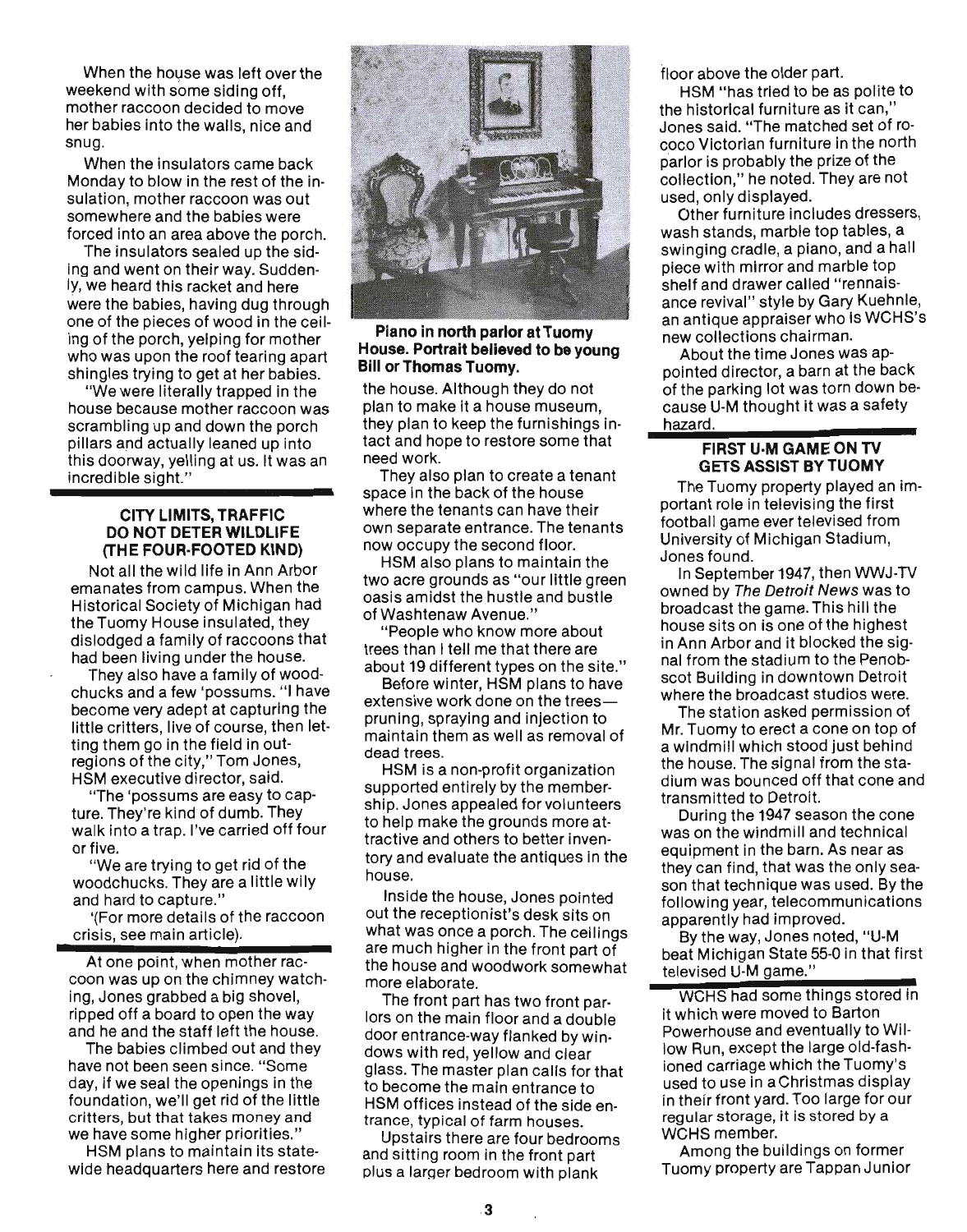High School and the St. Francis of Assisi Catholic Church complex. The Tuomy's gave the church site and willed a substantial amount of money to the church.

What became the Stage Stop Motel on Carpenter Road just south of Washtenaw would have been built near Washtenaw and Stadium, Jones has heard, if the owners could have persuaded the Tuomys to sell them a site.

It seems the Tuomys wanted no multiple dwellings of any kind and they didn't think much of motels, in particular.

The Tuomys still had farm animals grazing their lands when people moved onto Tuomy Road in the 1950's. WCHS member Lawrence Ziegler remembers seeing several sheep including a black one there, helping keep the grass in trim.

#### **MANCHESTER NAMES PARR**

Howard Parr was recently elected president of the Manchester Historical Society. Florence Parr, his sister-in-Iaw, is first vice-president; Ann Fowler, second vice-president; Betty Cummings, secretary; and Loring Ebersole, treasurer.

John Swainson, immediate pastpresident; Tom Walton and Gail Kellum compose the rest of the board. Former Governor Swainson is now serving on the state historical commission and is co-chairman of the Michigan sesquicentennial to be celebrated in 1907.

#### **1985·86 SCHEDULE WCHS MEETINGS**

Thursday, October 17, 1985, 7:30 p.m.

Thursday, November 14, 1985, 6:30 p.m., fall potluck, Christian Reformed Church on Broadway.

Sunday, December 8, 1985, 2:30 p.m. Clements Library, Christmas reception.

Sunday, March 9, 1986, 2:30 p.m. Thursday, April 17, 1986, 2:30 p.m.

Wednesday, May 21, 1986, 6:30 p.m., spring potluck, annual meeting.

Saturday, June 14, 1986, annual tour.

Please note variety of days and times and mark your calendar.

Meetings at American Legion unless otherwise noted.

# **GOVERNOR CASS, SCHOOLCRAFT STARTED HSM IN 1828**

ety of Michigan which now has its Lansing and the new museum build-<br>headquarters in Ann Arbor's Tuomy ling and library that is proposed to headquarters in Ann Arbor's Tuomy House date back to 1828. be built in the next couple of years.

ture and refinement to this wilder-<br>ness. Territorial Governor Cass and around Michigan. ness, Territorial Governor Cass and around Michigan.<br>Henry Rowe Schoolcraft. founded "We concentrate ourselves on Henry Rowe Schoolcraft, founded what they called the Pioneer and publications and on service to local<br>Historical Society, Tom Jones, HSM historical societies. Many need help executive director, said. It existed with their organization or to get<br>for about twenty years, then died started." for about twenty years, then died out. (The original name was re- "We also have a centennial busiadopted in 1949). These program honoring those in

approaching centennial, a statewide more, and another awards program meeting was held in Lansing in 1874 that draws attention to individuals<br>to reorganize the society. "We con-<br>in groups who have taken extraord to reorganize the society. "We con- in groups who have taken extraorditinue that tradition—our 1985 carry steps to preserve the state's annual meeting will be our 111th history."<br>consecutive meeting," Jones said.  $\blacksquare$  A program honoring excellence in consecutive meeting," Jones said.<br>From 1874 until the mid-teens,

even though it was not state sup-carried in 1983.<br>ported, the Society was the official contrast tensive spioneer Judge ported, the Society was the official (Washtenaw's pioneer Judge<br>repository for state records and ar-<br>Samuel W. Dexter was a charter repository for state records and ar-<br>tifacts and the official agency for state history.

About 1913, a state historical commission was created to take over those responsibilities. The society continued as a membershipsupported organization, co-existing with the commission until 1962.

When the new state constitution was written in 1962, the commission was subsumed under the much larger department of state.

At that time, society trustees decided it would be best for history if there were two distinct organizations. Around 1963-64 the society moved out of commission offices, rented office space in Lansing, and hired an executive director.

"I am the fifth executive director in about 20 or 21 years," Jones said. The magazine, The Chronicle, now in its 21st year, was inaugurated.

Our relationship with the state historical commission is still very strong but we both have our separate programs and objectives.



The origins of the Historical Soci- The state can run the archives in<br>y of Michigan which now has its Lansing and the new museum build-As part of an effort to bring cul-<br>They can also administer money for<br>historic preservation projects

historical societies. Many need help

With enthusiasm for America's business for a hundred years or hary steps to preserve the state's history."

teaching Michigan history was start-<br>ed in 1983.

member of the original HSM).



## **ARCHIVIST TO SPEAK**

Dave Johnson of the state archives will speak on "Records in the Archives of Use to Genealogists" at the Genealogy Society of Washtenaw County meeting at 1:30 p.m. Sunday, October 27, in Hale Auditorium of the U-M School of Business, Tappan and Hill Streets.

Karen Walker is GSWC president; Don Callard, first vice-president; Pat Fluharty, second vice-president; Thada Liskow, treasurer; Helen Graham, recording secretary; Dorothy Siano, corresponding secretary; and Cathy Doherty, librarian.

Board members at large are Carolyn Griffin, Richard Miller, Bruce Nelson and Rob Steward.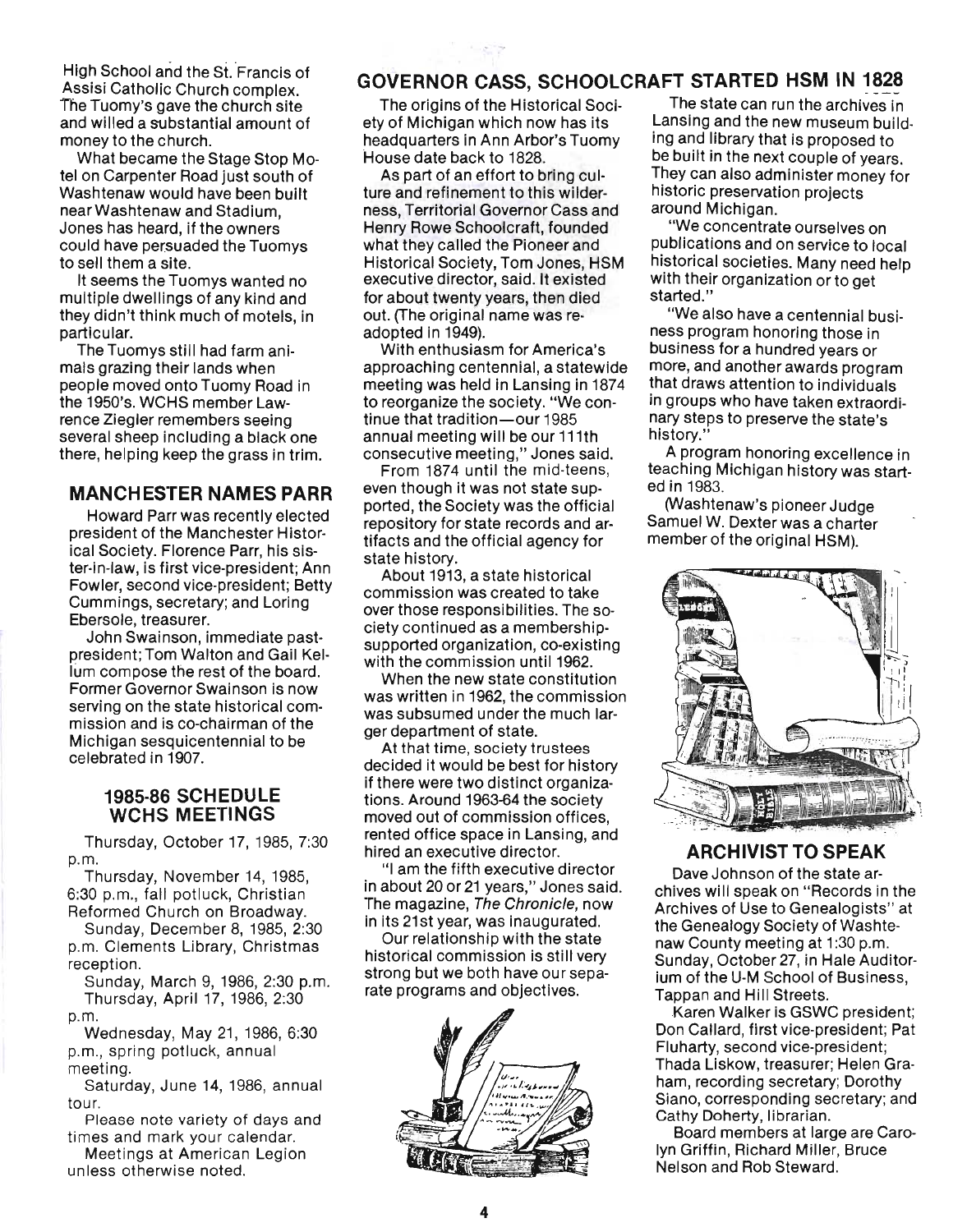## OLD FASHIONED GARDEN: IT WAS LILAC OVER YEW AND BARE FOUNDATIONS

Perhaps you've wondered why the 1844 Cobblestone Farm house on Packard Road which is being restored looks so bare around the foundation.

It looks that way on purpose, Scott Kunst, a specialist on old house gardens, explained at a recent illustrated talk to the Chelsea Historical Society to which WCHS had a special invitation.

"A relatively bare foundation is perhaps the key visual difference between modern and nineteenth century landscapes," he says.

They spotted things about, favored lilacs over yews and used old non-hybrid varieties and plants valued for fragrance as much as appearance.



"The 'open center' plan with broad green lawn is twentieth century, as are rock gardens, shade gardening and ground covers."

"Almost every nineteenth century house had a fence." He showed examples of fences from picket and board to fancy cast iron including that around the Davenport house in Saline.

"Urns, statues, fountains, arbors, sun dials, birdhouses, furniture and gazebos were popular with Victorians."

Geometric gardens were from England. Andrew Jackson Downing popularized non-geometric gardens used 1850-1880. Late Victorian carpet bedding (1870-1910) can still be seen in parks. The English cottage garden or mixed perennial border was popular 1900-1930.



#### JERUSALEM NOT AS FAR AWAY AS YOU THOUGHT, COUNTY HISTORIC COMMISSION MARKS SITE

Jerusalem and still be in Washtenaw County?<br>heen called Bingham's, Porter's,

township. The Washtenaw County<br>township. The Washtenaw County Geddes at Dixboro Road and the Historic District Commission re- Geddes at Dixboro Road and the cently dedicated a historic marker Section 29, about a half mile south of Jerusalem Road. They plan to present one to Lin-

Creek near this site and built a saw-<br>explores on the 11 or so one-room<br>schools or schoolsites from which mill in 1831-32. His dam provided power for so years. The milling in Washtenaw county.

## MANCHESTER PRESERVING HISTORY LIVE & IN COLOR

Manchester Historical Society is preserving its history live and in color on video tape nowadays.

Since 1983, when they dedicated the blacksmith shop museum, they have made a 40-minute tape of highlights of the year's activities in the community, such as the chicken broil, fair, parades and July 4th celebrations.

The 1985 tape will include scenes of Main Street when it was used as the set of a recent movie and the recent dedication of a refurbished senior center, Howard Parr, society president said.

They are also making '30-minute taped interviews with local small industries.

They hire a local technician to "shoot" the tapes. They have a stereo system installed out of sight in the back room at the museum and a 37-inch screen to show the tapes.

They are using the VHS system which seems to be becoming the standard of the industry. They hope the magnetic tape will be more last-

Did you know that you can go to 1860 and cider pressing before 1900.<br>Fuselom and still be in Washte. Since its founding the hamlet has Jerusalem was a millsite in Lima Porterville, Mill Dell and Jerusalem."

there. The mill was on Mill Creek at Church in Northfield township, and Fletcher Road in Fletcher Road in Fletcher Road in Fletcher Road in Fletcher Road in Fletcher Road in Fletcher Road in Planck Church.

Jerusalem Hoad:<br>The marker says: coin Consolidated School this<br>"Icha K. Biasham demmed Mill" month and hope to put smaller "John K. Bingham dammed Mill month and hope to put smaller power for 99 years. The mill was ex- the district was formed in southeast

> ing than color film. They plan to store a master tape in ideal conditions and show a working copy. They have even sold some duplicate tapes on request.

## !1!1!1!I!Dililil

## DEXTER OFFICERS NAMED

Ann Nuttle has been re-elected president of the Dexter Historical Society. Other offiers are Alice Pastalan, vice-president: Hazel Kaufman, secretary; Nancy Walker, treasurer; and Rose Van Aken, cor-<br>responding secretary.

Others on the board are Wallace Fusilier and area representatives Bruce Waggoner, Dexter village; Ethel Samuelson, schools; Earl Doletzky, Dexter township; Dorothy Beach, Lima; Charles Steinbach Scio; and Wana Baldus, Webster.

Lorraine Govaere and Joanne Hoeft were elected to the museum board of which Margaret Guenther is secretary.

Should Washtenaw County Historical Society appoint a museum/office/ home committee to actively explore possibilities and propose a plan?

 $\Box$  Yes  $\Box$  No

Comments \_\_\_\_\_\_\_\_\_\_\_\_\_\_\_\_\_\_\_\_\_ \_

# Name (optional)<br>
Name (optional)

Please clip and send to WCHS, c/o Kempf House, 312 South Division, Ann Arbor, MI 48104, or bring to November 14 meeting.